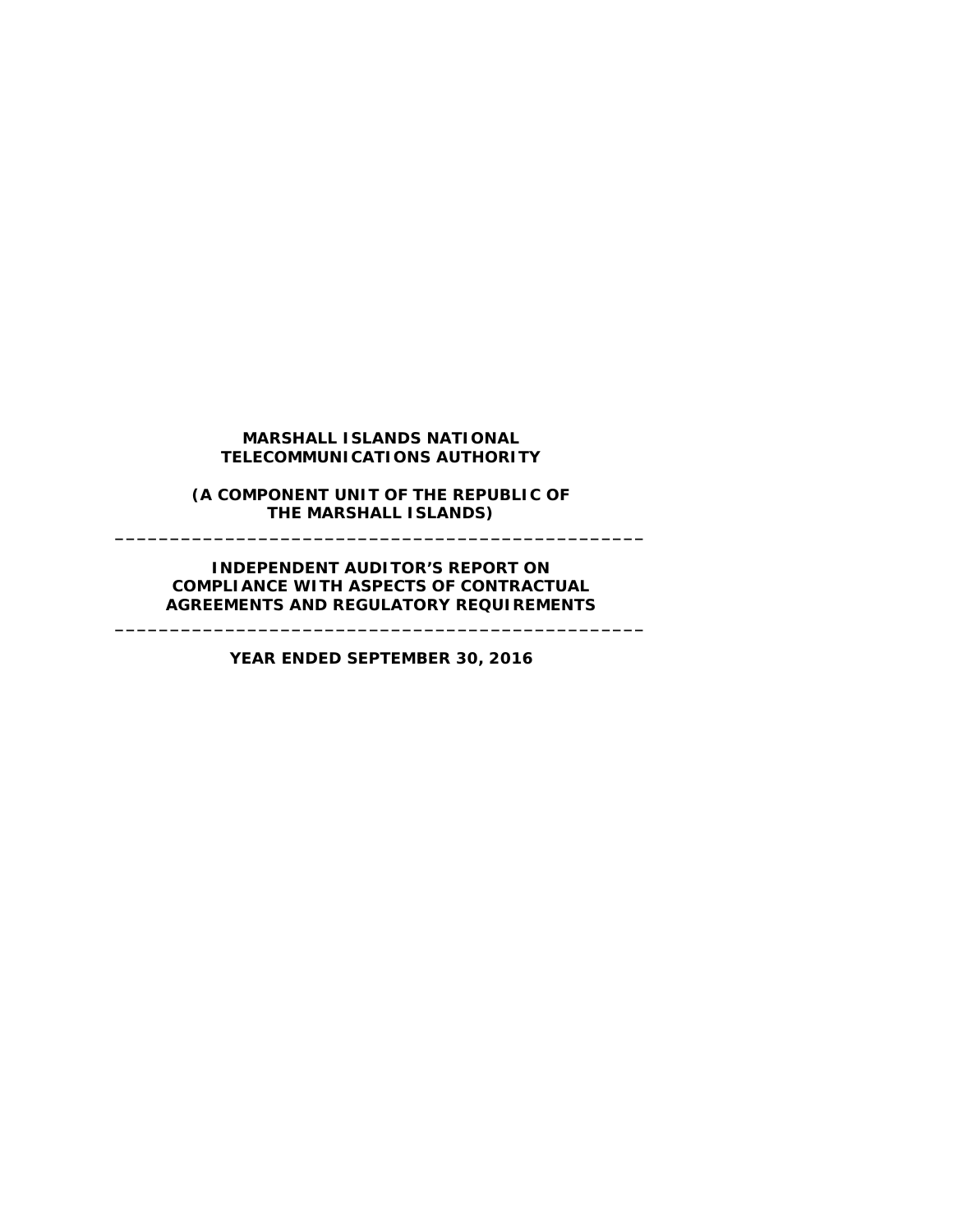# **Deloitte.**

Deloitte & Touche LLP 361 South Marine Corps Drive Tamuning, GU 96913 USA

Tel: +1 (671) 646-3884 Fax: +1 (671) 649-4265

www.deloitte.com

#### **INDEPENDENT AUDITOR'S REPORT ON COMPLIANCE WITH ASPECTS OF CONTRACTUAL AGREEMENTS AND REGUALTORY REQUIREMENTS**

Board of Directors Marshall Islands National Telecommunications Authority:

We have audited, in accordance with auditing standards generally accepted in the United States of America and the standards applicable to financial audits contained in *Government Auditing Standards* issued by the Comptroller General of the United States, the financial statements of the Marshall Islands National Telecommunications Authority (NTA), which comprise the statement of net position as of September 30, 2016, the related statements of revenue, expenses and changes in net position, and of cash flows for the year then ended, and the related notes to the financial statements, and have issued our report thereon dated June 5, 2017. In accordance with *Government Auditing Standards*, we have also issued our report dated June 5, 2017, on our consideration of NTA's internal control over financial reporting and on our tests of its compliance with certain provisions of laws, regulations, contracts and grant agreements and other matters. No reports other than the reports referred to above and our Schedule of Findings and Responses related to our audit have been furnished to management.

In connection with our audit, we noted that NTA failed to comply with the terms, covenants, provisions, or conditions of their loan, grant, and security instruments as set forth in 7 CFR Part 1773, *Policy on Audits of Rural Utilities Service Borrowers*, §1773.33 and clarified in the Rural Utilities Service (RUS) policy memorandum dated February 7, 2014, insofar as they relate to accounting matters as enumerated below:

Finding No. 1

Criteria: Section 5.12, *TIER Requirement*, of the RUS Loan Agreements stipulates that NTA shall maintain a TIER rate of 1.5 from December 31, 2012 until maturity of the loans.

Condition: For the year ended September 30, 2016, NTA achieved a 0.89 average TIER ratio.

Auditee Response: Management agrees as to the reasons for noncompliance with the RUS loan TIER requirements. The problem of RUS loan obligations is not unique to NTA such that it has been raised on more than one occasion at the Micronesian President's Summit. The fact is that the market that NTA operates in is not only small, but it is also limited by the disposable income available to its customers to buy NTA's services. The fact is that over the last several years, the household debt in the RMI has increased substantially. The increased household debt has led to reduced consumer spending power, which has a direct adverse impact on NTA's ability to sell its services. While Management agrees as to the reasons for noncompliance with the RUS TIER requirements, it is the view of NTA Management that there is a real limitation on growth opportunities in the market unless the Company is able to sell its services outside of its traditional market. In the past NTA was able to provide satellite capacity to neighboring telecommunications companies that did not have fiber optic connectivity. As more countries in the region move to acquire fiber optic connectivity, NTA's opportunities have decreased. Management agrees that there is space to implement operating cost efficiencies but that it would still be difficult to achieve the 1.5 TIER rating requirement under the terms of the RUS loan.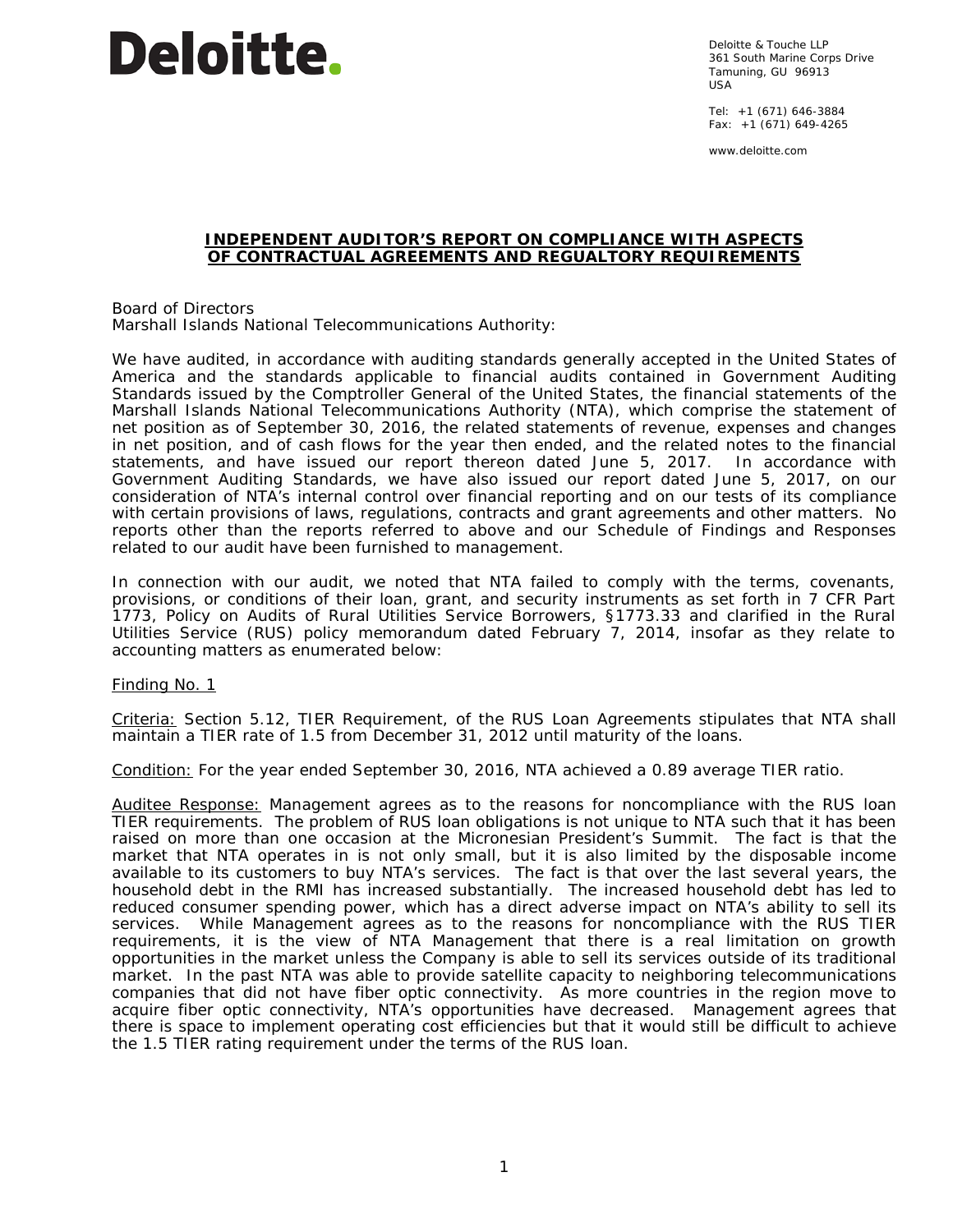### **Deloitte.**

Our audit was not directed primarily toward obtaining knowledge of such noncompliance. Accordingly, had we performed additional procedures, other matters may have come to our attention regarding NTA's noncompliance with the above-referenced terms, covenants, provisions, or conditions of the contractual agreements and regulatory requirements, insofar as they relate to accounting matters.

In connection with our audit, we noted certain matters regarding NTA's accounting and records to indicate that NTA did not:

- Maintain adequate and effective accounting procedures;
- Utilize adequate and fair methods for accumulating and recording labor, material, and overhead costs, arid the distribution of these costs to construction, retirement, and maintenance or other expense accounts;
- Reconcile continuing property records to the controlling general ledger plant accounts;
- Clear construction accounts and accrue depreciation on completed construction;
- Record and properly price the retirement of plant;
- Seek approval of the sale, lease or transfer of capital assets and disposition of proceeds for the sale or lease of plant, material, or scrap;
- Maintain adequate control over materials and supplies;
- Prepare accurate and timely Financial and Operating Reports;
- Obtain written RUS approval to enter into any contract for the management, operation, or maintenance of the borrower's system if the contract covers all or substantially all of the telecommunications system;
- Disclose material related party transactions in the financial statements, in accordance with requirements for related parties in generally accepted accounting principles;
- Record depreciation in accordance with RUS requirements (See RUS Bulletin 183-1, Depreciation Rates and Procedures);
- Comply with the requirements for the detailed schedule of deferred debits and deferred credits; and
- Comply with the requirements for the detailed schedule of investments.

These matters are enumerated below:

#### Finding No. 2

Criteria: Financial reporting necessitates adequate internal control in review and timely performance of bank reconciliations.

#### Condition:

1. Monthly bank reconciliations were not timely performed. The September 2016 BOG savings account reconciliation indicated \$502,832 of invalid reconciling items that were corrected during the audit process. Of the total amount, \$20,447 of employee advances were recorded twice and were improperly charged against an expense account.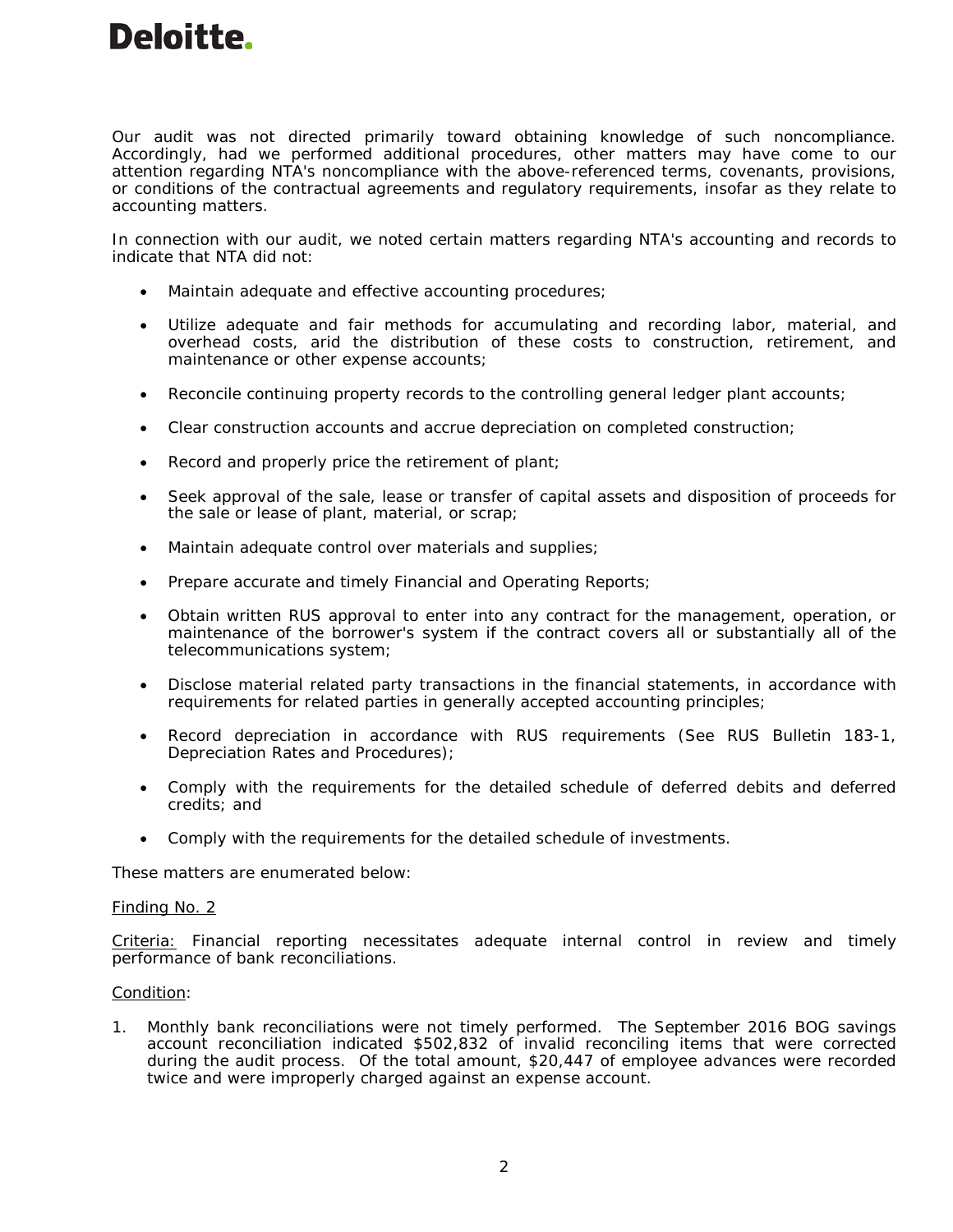## **Deloitte.**

#### Condition, Continued:

- 2. A September 2016 bank reconciliation indicated reconciling items that represented unrecorded expenses of \$7,707; expenses of \$10,935 improperly classified to a different expense account; and expenses of \$6,182 improperly recorded as an expense instead of a reduction of accounts payable. These misstatements were corrected during the audit process.
- 3. A June 30 2016 bank reconciliation indicated reconciling items that represented expenses of \$42,779 improperly classified to a different expense account; expenses of \$29,224 improperly recorded as an expense instead of capital assets; and expenses of \$13,616 improperly recorded as an expense instead of a reduction of accounts payable. These misstatements were corrected during the audit process.
- 4. An \$8,162 check (#40826) was voided yet included in a September 2016 bank reconciliation as an outstanding check.
- 5. An unreconciled \$65,158 cash account was noted as of September 30, 2016. As this amount was not considered material to the financial statements, no audit adjustment was proposed.
- 6. Stale checks of \$45,025 were included in the September 2016 bank reconciliations. As this amount was not considered material to the financial statements, no audit adjustment was proposed.

Auditee Response: Throughout most of NTA's history, the Company has not had qualified accounting staff, which has resulted in substandard accounting practices. Due to a lack of qualified accounting staff, the Company has struggled to maintain acceptable accounting practices, including timely bank reconciliations. Management agrees with the finding and will implement correction actions to mitigate this problem. These corrective actions would include the hiring of a second qualified accountant to assist the accounting staff in making timely bank reconciliations, as well as to require the Accounting Department to provide proof to Management that bank accounts are being reconciled in a timely manner.

#### Finding No. 3

Criteria: Effective internal control over financial reporting necessitates that general ledger balances agree to supporting sub ledgers and that reconciliations be timely performed and independently reviewed.

Condition: During the audit process, we noted the following:

- The September 2016 accounts receivable aging report was not available and was not reconciled with the general ledger balance.
- The September 2016 Fixed Asset Register was not reconciled with general ledger balances and depreciation expense for the year was not timely recorded. Management subsequently identified capital assets ready for disposal in the amount of \$19,698,269; however, these capital assets were not retired until this matter was raised and corrected during the audit process.
- Outstanding projects recorded in the Plant under Construction account were not timely monitored and completed projects were not timely transferred to capital assets in service. This matter was corrected during the audit process.
- The September 2016 customer deposits report was not available and was not reconciled with the general ledger balance. This matter was corrected during the audit process that resulted in a \$41,000 variance. As this amount was not considered material to the financial statements, no audit adjustment was proposed.